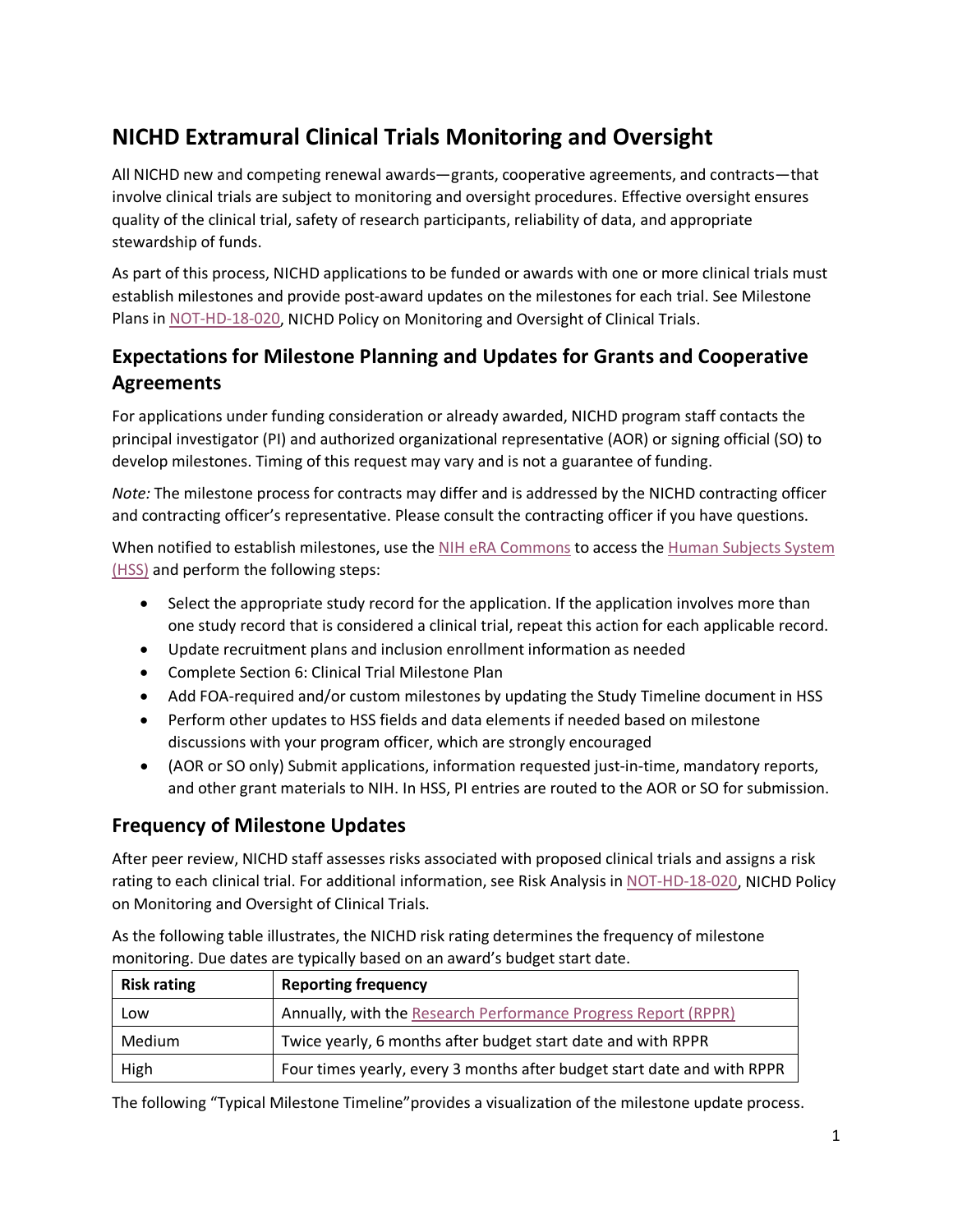

#### *Timeline for a typical milestone plan based on the assessed risk rating of the clinical trial. Includes Step 1: Application submitted to NIH. Step 2: Application undergoes peer review. Step 3: Application under consideration for funding. Step 4: Program staff contacts PI to develop and submit milestones to NIH via eRA Commons. Step 5: Award issued,*  includes terms and conditions related to milestone updates. Notes that there may be variations on this timeline for awards that are: 1. Part of a network; 2. Phased; and/or 3. *Involve trials that are delayed onset. See policy a[t https://grants.nih.gov/grants/guide/notice-files/NOT-OD-15-129.html.](https://grants.nih.gov/grants/guide/notice-files/NOT-OD-15-129.html)*

*Also includes timing of milestone reporting for low-, medium-, and high-risk clinical trials. Low-risk trials require an RPPR once every 12 months. Medium-risk trials require reporting twice a year: once at 6 months and then the RPPR at 12 months. High-risk trials require reporting four times per year: once every 3 months and the RPPR at 12 months.*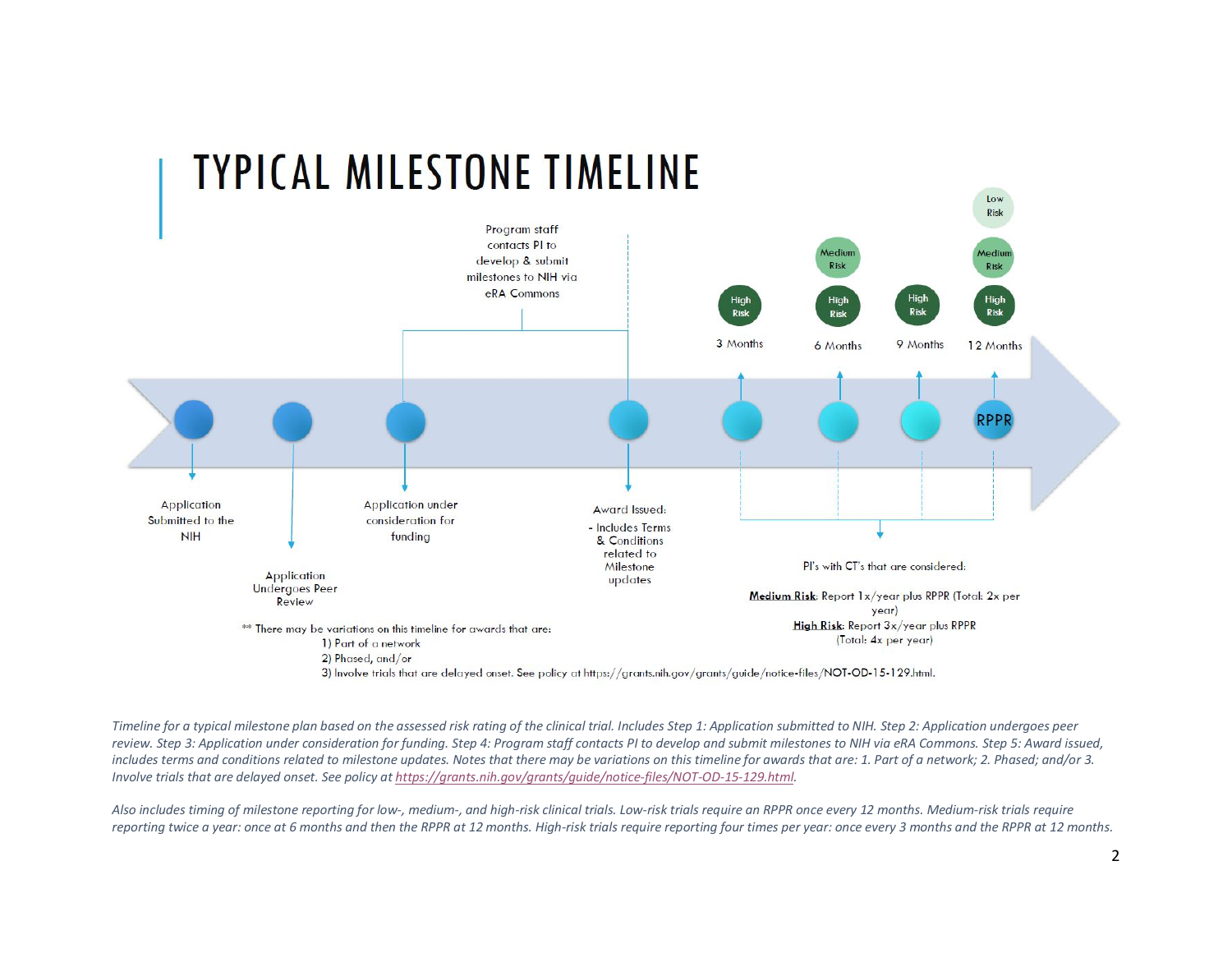## **Access the Human Subjects System**

Log in to the [eRA Commons.](https://public.era.nih.gov/commons)

For detailed instructions, consult the [HSS User Guide for External Users](https://era.nih.gov/files/HSS_user_guide.pdf) or view NIH's Accessing Human [Subjects System for SOs and PIs](https://era.nih.gov/era_training/era_videos.cfm#HSCT-Accessing) video.

## **Completing Milestones**

Work with the assigned NICHD program officer as you develop milestones and follow the steps outlined in this section.

After your organization submits milestones to NICHD through HSS, the program officer reviews them and notifies the PI and AOR or SO if additional revisions are needed.

#### **Update Recruitment Plans and Inclusion Enrollment Data (as needed)**

Each study record supports data collection on study participants for up to 20 Inclusion Enrollment Reports (IER) in Section 2 – Study Population Characteristics.

Update planned or cumulative (actual) participant counts and other fields as needed. Consult New  $2$ -[Step Submission Process for RPPRs with Inclusion Enrollment Data](https://era.nih.gov/node/522) for guidance on reporting inclusion data in a Research Performance Progress Report (RPPR).

1. Access the bottom portion of the Inclusion Enrollment Report, which contains separate tables for planned and cumulative data.

| 2.1. Conditions or Focus of Study                    |                                                   |                                     |                            |                       |                                           |             |
|------------------------------------------------------|---------------------------------------------------|-------------------------------------|----------------------------|-----------------------|-------------------------------------------|-------------|
| 2.2. Eligibility Criteria                            |                                                   | Add New Condition                   |                            |                       |                                           |             |
| 2.3. Age Limits                                      |                                                   | Minimum Age<br>Maximum Age<br>۰     |                            |                       |                                           |             |
|                                                      | 2.4. Inclusion of Women, Minorities, and Children |                                     |                            | Add Attachment        |                                           |             |
| 2.5. Recruitment and Retention Plan                  |                                                   |                                     |                            | <b>Add Attachment</b> |                                           |             |
| 2.6. Recruitment Status                              |                                                   |                                     |                            | ۰                     |                                           |             |
| 2.7. Study Timeline                                  |                                                   |                                     |                            | Add Attachment        |                                           |             |
|                                                      |                                                   |                                     | MMDD/YYYY<br>۰             |                       |                                           |             |
|                                                      |                                                   | Add New Inclusion Enrollment Report | ᠿ                          | 1                     | $3 \ 4 \ 5 \  \ 12 \ *$<br>$\overline{2}$ |             |
| <b>Inclusion Enrollment Report(s)</b><br>Entry # $<$ | <b>Enrollment Location Type</b>                   | ×                                   | <b>Enrollment Location</b> | ÷                     | <b>Actions</b>                            |             |
| 1                                                    | Domestic                                          |                                     | Enrollment Location 1      | Edit                  | Remove                                    | <b>View</b> |
| $\overline{2}$                                       | Foreign                                           |                                     | Enrollment Location 2      | Edit                  | Remove                                    | View        |
| $\overline{3}$                                       | <b>Domestic</b>                                   |                                     | Enrollment Location 3      | Edit                  | Remove                                    | View        |
| $\Delta$                                             | <b>Domestic</b>                                   |                                     | Enrollment Location 4      | Edit                  | Remove                                    | View        |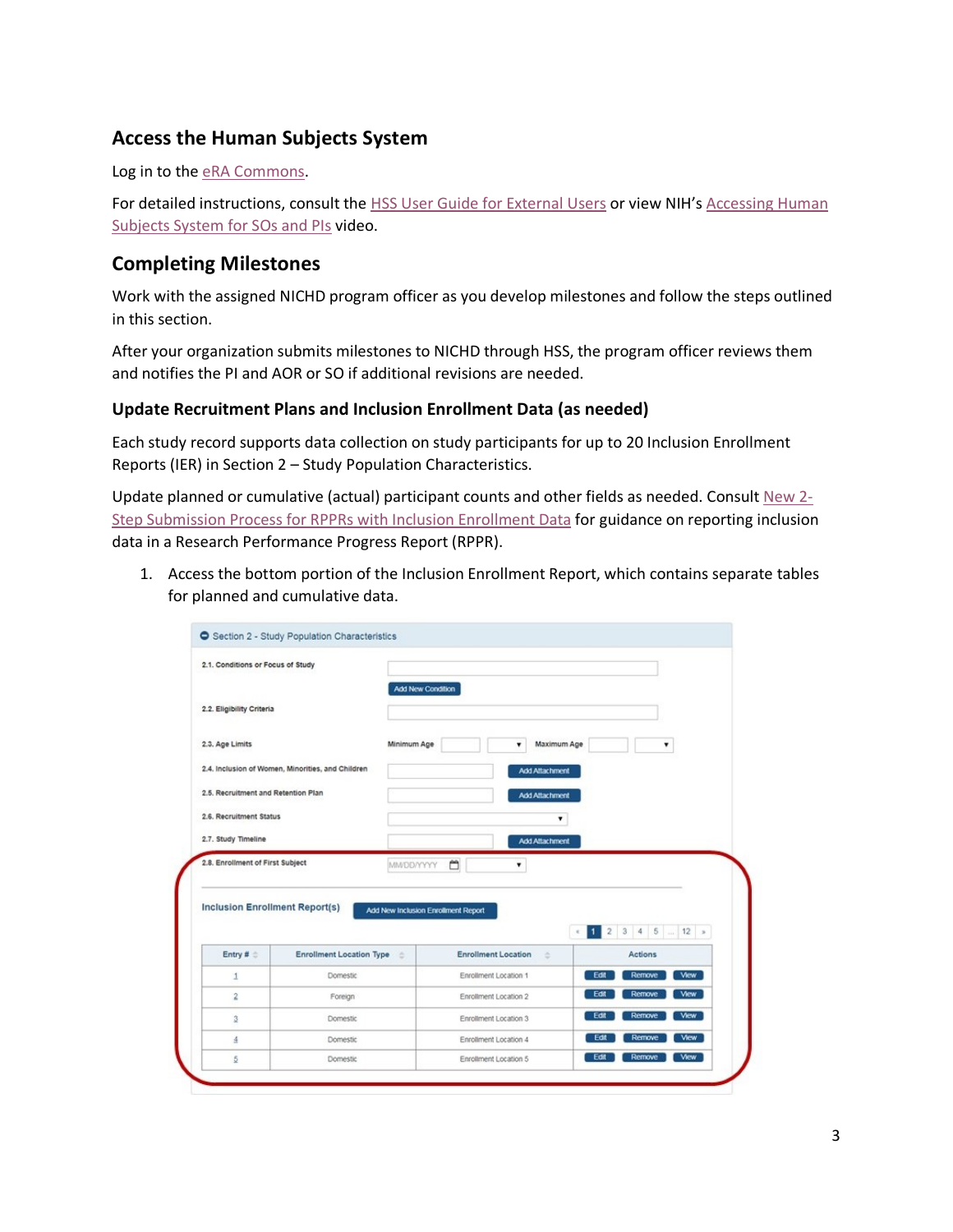- 2. To update the planned counts, enter numbers in the online report.
- 3. Follow instructions in [HSS Online Help](https://era.nih.gov/erahelp/HSS_External/) for saving and submitting the updates.

#### **Complete Section 6**

In HSS use Section 6, Milestone Plan, to define and update critical clinical trial activities.

| ● Section 6 - Clinical Trial Milestone Plan                                                                                                                                                        |                                  |                          |                                      |  |  |  |
|----------------------------------------------------------------------------------------------------------------------------------------------------------------------------------------------------|----------------------------------|--------------------------|--------------------------------------|--|--|--|
| 6.1. Have there been any anticipated or unanticipated serious adverse events?<br>6.2. Have adverse events occurred with greater than 5 percent frequency<br>within any area of the clinical trial? | $\bigcirc$ Yes<br>$\bigcirc$ Yes | $\odot$ No<br>$\odot$ No | ◯ Not applicable<br>◯ Not applicable |  |  |  |
| 6.3. Study Start Date                                                                                                                                                                              | <b>MM/DD/YYYY</b>                | ٣                        | ▼                                    |  |  |  |
| 6.4. Study Primary Completion Date                                                                                                                                                                 | MM/DD/YYYY                       | ٣                        | ▼                                    |  |  |  |
| 6.5. Study Final Completion Date                                                                                                                                                                   | <b>MM/DD/YYYY</b>                | ٣                        | ▼                                    |  |  |  |
| 6.6. Enrollment and randomization                                                                                                                                                                  |                                  |                          |                                      |  |  |  |
| <b>Enrollment of the first subject</b>                                                                                                                                                             | MM/DD/YYYY                       | ٣                        | ▼                                    |  |  |  |
| 25% of planned enrollment recruited by                                                                                                                                                             | MM/DD/YYYY                       | m                        | ▼                                    |  |  |  |
| 50% of planned enrollment recruited by                                                                                                                                                             | MM/DD/YYYY                       | Ű                        | ▼                                    |  |  |  |
| 75% of planned enrollment recruited by                                                                                                                                                             | MM/DD/YYYY                       | m                        | ▼                                    |  |  |  |
| 100% of planned enrollment recruited by                                                                                                                                                            | MM/DD/YYYY                       | ۳                        | ▼                                    |  |  |  |
| 6.7. Completion of primary endpoint data analyses                                                                                                                                                  | MM/DD/YYYY                       | ٣                        | ▼                                    |  |  |  |
| 6.8. Completion of secondary endpoint data analyses                                                                                                                                                | MM/DD/YYYY                       | ٣                        | ▼                                    |  |  |  |
| 6.9. Reporting of results in Clinical Trials.gov                                                                                                                                                   | <b>MM/DD/YYYY</b>                | ٣                        | ▼                                    |  |  |  |
| 6.10. Is this an applicable clinical trial under FDAAA?                                                                                                                                            | $\bigcirc$ Yes                   | $\bigcirc$ No            |                                      |  |  |  |

## **Update the Study Timeline**

In Section 2, Study Population Characteristics, attach a revised timeline document as needed to add milestones identified in the funding opportunity announcement or by NICHD program staff.